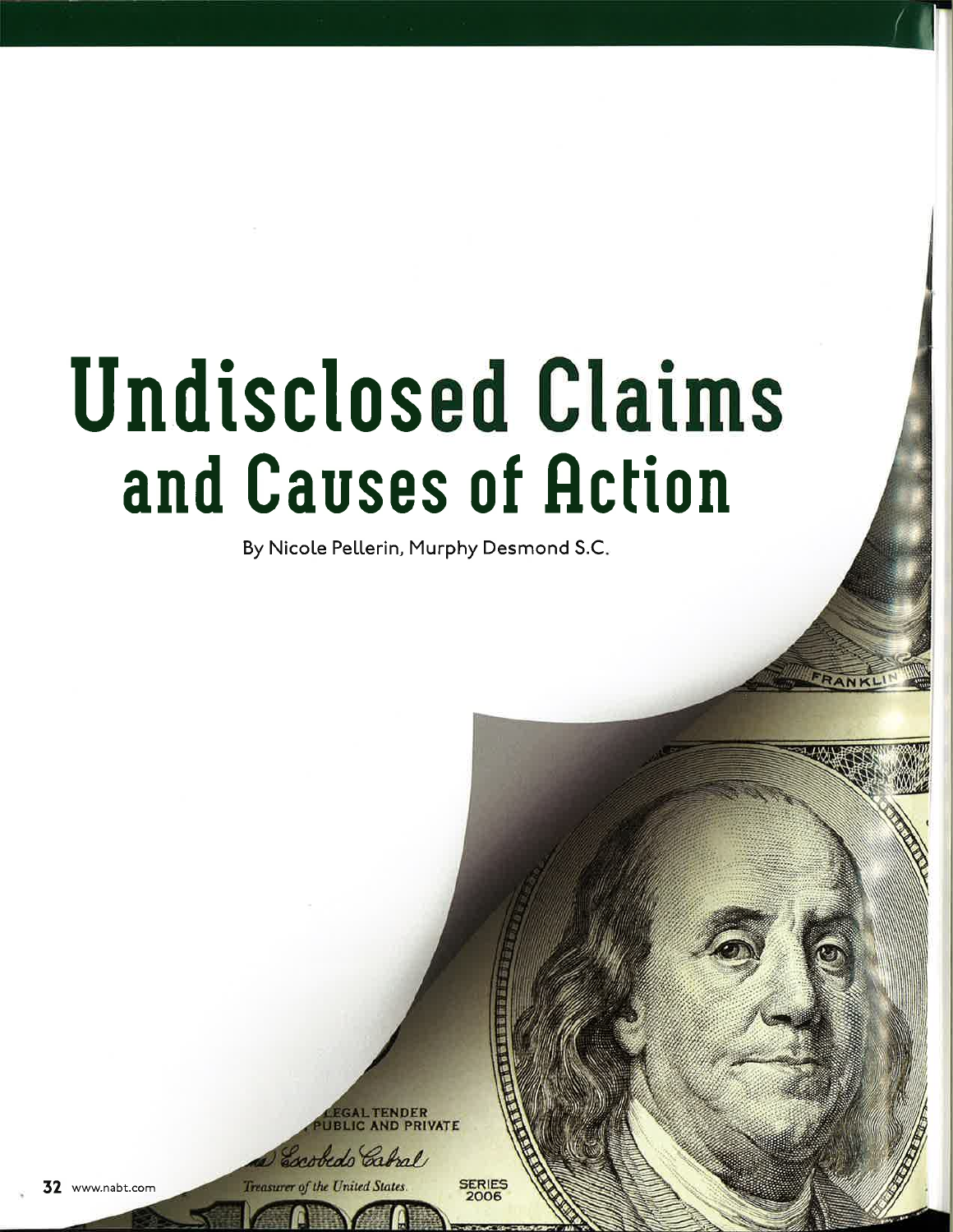t happens. A debtor files bankruptcy, the  $\S 341$  meeting is held, the trustee asks all the questions a trustee is supposed to ask, and determines from the debtor's responses and schedules that there are no assets available for liquidation and distribution to creditors. The trustee issues a no-asset report, the debtor receives his discharge and the case is closed. Then, a year - or two or three - later, the trustee is contacted by an attorney for some defendant sued by the debtor. The attorney wants the trustee to sign off on a settlement that has been negotiated by the parties, or, the attorney asks the trustee to abandon the claim. Sometimes, the attorneywants the trustee to become involved in the action because it is often easier to negotiate and settle with a trustee who doesn't have the same emotional investment in the claim as the debtor. But, sometimes, it is the debtor or her counsel calling wanting the trustee to jump in and take over prosecution of the claim because the defendant got wind of the debtor's prior bankruptcy and knows the debtor failed to list the claim. And now, the defendant is trying to get the suit thrown out for: 1) lack of standing (after all, the undisclosed claim still belongs to the bankruptcy estate); and/or 2) judicial estoppel.

When this happens, the first thing to do is to get the case reopened because regardless of the claim's value to the estate, an undisclosed pre-petition asset needs to be disclosed so someone can take ownership of it. But, what if the debtor contends that the claim doesn't belong to the bankruptcy estate? What if the debtor asserts that the claim is a post-petition asset and, therefore, belongs solely to him? This has become a more and more frequent occurrence because of the increase of mass tort and latent or undiscovered injury claims, such as those involving pharmaceutical drugs (Fen-Phen, Lipitor, Yaz) or medical devices (hip implants, intrauterine devices, transvaginal/pelvic mesh). In these cases, the drug is ingested or the device implanted years before the harm occurs or the danger discovered. So, whose claim or cause of action is it to prosecute?

When a bankruptcy petition is filed, an estate is created that consists of all property the debtor owns or in which the debtor has an interest.<sup>1</sup> Property is defined broadly and includes "all legal or equitable interests" of the debtor. Therefore, at the time of filing, "virtually all property of the debtor...becomes property of the bankruptcy estate,"<sup>2</sup> including claims and causes of action. And, except for a few and limited types of property set forth in section 541(a), properry the debtor acquires after the petition is filed belongs to the debtor.

Though federal law determineswhen a debtor's property interest becomes part of the bankruptcy estate, state law determines  $if a property interest even exists. By and large, Congress left the$ determination of property rights in the assets of a debtor's estate to state law and "[u]nless some federal interest requires a different result, there is no reason why [property] interests should be analyzed differently".<sup>3</sup>

As it relates to claims and causes of action, it's not disputed that if a debtor could have brought suit on her own behalf under state law at the time the case was commenced, the claim or cause of action is property of the bankruptcy estate.<sup>4</sup> However, when it comes to claims involving mass torts or'latent injuries, the seemingly bright temporal line imposed by section 541(a) isn't

quite so bright. As such, bankruptcy courts have had a difficult time determining whether these types of claims are property of the bankruptcy estate. Several factors have muddied the water: 1) the all-inclusive definition of "property"; 2) the widespread adoption of the discovery rule; 3) the increase of mass tort and latent injury claims; and 4) the difficulty in determining when injury actually occurs. In light of this murkiness, three approaches have developed to determine whether mass tort or latent injury claims belong to a bankruptcy estate: 1) the State Law Accrual Approach; 2) the "Sufficiently Rooted" Approach; and 3) the State Law Cause of Action Approach.

t

The State Law Accrual Approach is based on the idea that a cause of action cannot arise until it becomes legally enforceable, or accrues. Generally, the date of injury is the benchmark for the accrual of a cause of action. In latent injury claims, however, using the date of injury can have harsh results and foreclose recovery for an injured party inasmuch as a party that suffers a latent injury usually does not know of the wrongful acr until the injury manifests itself. If the statute of limitations were to run from the date of the wrongful act, most – if not all – such injured parties would be barred from recovery. To avoid this result, some courts have adopted the "discovery rule," "[b]ecause an individual cannot state a claim until he or she suffers a provable harm due to an identifiable wrongful act, [so] the claim does not arise until these elements are discoverable."s The idea is that a cause of action accrues and its attendant statute of limitations begins running when the injury is discovered or should have been discovered with reasonable diligence. However, use of the "discovery rule" isn't universal and many bankruptcy courts reject it as merely triggering the statute of limitations and not ownership of the cause of action.

The "Sufficiently Rooted" Approach provides that even if <sup>a</sup> cause of action accrues post-petition, it may still be property of the estate if it is "sufficiently rooted in the pre-bankruptcy past".<sup>6</sup> Using this approach, whether an element of a cause of action accrues post-petition is not dispositive of whether the cause of action is included in the property of the bankruptcy estate. The significance of the post-petition element - in relation to all other facts and circumstances  $-$  is considered, along with the timing of the conduct giving rise to the claim for damages. When this approach is used, whether a cause of action was accrued at the commencement of the case is not necessarily relevant because the new and broad definition of "property" includes inrerests that are contingent, future, speculative, derivative or nonpossessory. However, the "Sufficiently Rooted" Approach is not without its detractors:

Under the sufficiently rooted test, a bankruptcy estate will include not just causes of action the debtor has when the

## About the Author

Nicole Pellerin focuses her legal practice on bankruptcy and insolvency litigation. She represents debtors and creditors in all chapters of bankruptcy and serves as attorney for a Chapter 7 Trustee. ln addition, Nicole has represented clients before the lnternal Revenue Service, the Wisconsin and lllinois Departments

of Bevenue and the Department of Workforce Development. She is a member of the firm's Litigation practice group, as well as the Creditors' Rights, Business Bankruptcy & Commercial Litigation team.